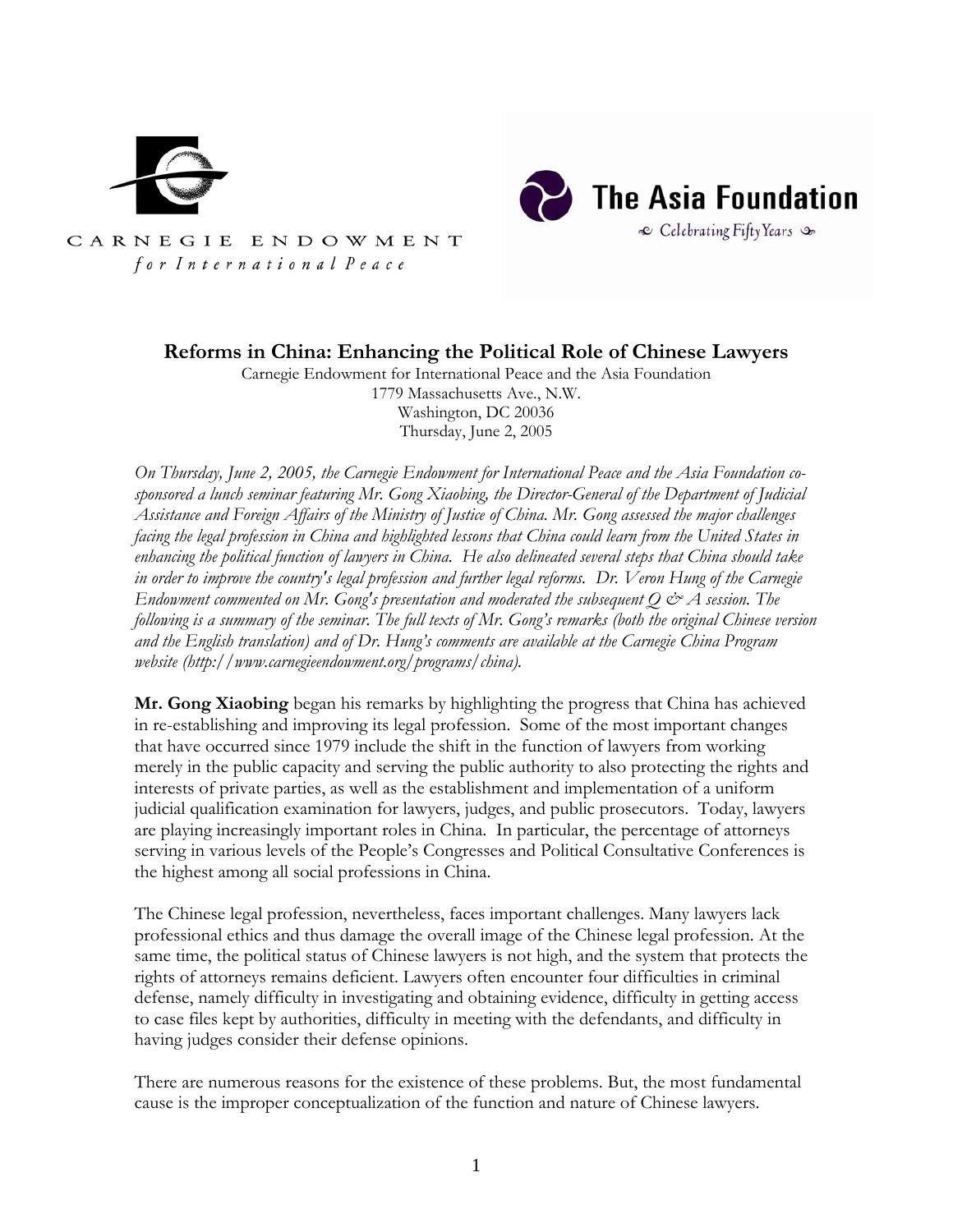Officials at relatively high levels of government consider lawyers as businesspersons who can only make money and who are marginalized and irrelevant to mainstream political entities. Some even see lawyers as an opposition force in the political realm. As a consequence, in the current political system, lawyers do not have a formal path through which they can enter the "public power" domain. This contributes to the attitude among legal professionals: "if I cannot influence future political and social developments, why should I be concerned about and hold myself responsible for social and political stability?"

A key to solving these fundamental problems, Mr. Gong continued, is to strengthen the force for self-discipline within the profession. The practice of relying on external pressure to push for improvements should be changed to encourage more internal demands for discipline. To this end, it is necessary to discard the old way of thinking and to correctly position the legal profession.

The American experience in utilizing the knowledge and talent of U.S. lawyers offers several useful lessons for China. First, it is evident that lawyers have valuable skills and knowledge, which constitute important intellectual resources for a country's governance. Indeed, in the United States, the proportion of congressmen, governors, cabinet secretaries, and presidents who were previously lawyers is significant. No other profession is as well represented in the current Congress or in the history of the U.S. presidency. In fact, some people have even claimed that the "rule of law" in America is, in more accurate terms, the "rule of lawyers." This clearly shows that enhancing lawyers' political function is not a subjective goal, but an objective development embedded in the political and legal system of any rule-of-law society.

Second, lawyers can actively contribute to the maintenance of political and social stability. Propelled by market forces and economic interests, American legal professionals have been able to discover conflicts of interests and social disputes and direct them, in a timely fashion, to legal channels for resolution. Under this mechanism, the U.S. has enjoyed social stability without enormous public expenditures. In addition, the active provision of legal services has created a significant number of jobs and a good source of tax revenue.

Third, opening a path for outstanding lawyers to enter the political system not only solves the problem of how a rule-of-law country could find political and legal talents, but also helps to somewhat alleviate negative factors in the political realm. In the U.S., the legal profession has become an important component of the American political system, thereby helping to foster solidarity, consolidate political power, resolve conflicts, and stabilize society. The 120,000 legal professionals in China can also act as a link to facilitate liaison between the ruling party and the public. As they interact with their clients, they can quietly and subtly shape the political directions of millions of individuals, families, and corporations.

Ultimately, the design of a system that could fully enhance the political function of lawyers is a political choice that China must make to realize the rule of law. Mr. Gong concluded his remarks by presenting seven steps that China should undertake. First, China should create channels through which lawyers can assume leadership positions at various levels of party and state organs. Second, China should open channels for lawyers, judges, and prosecutors to change their careers and build a system in which prosecutors and judges are selected from excellent lawyers who have compiled a rich record of litigation experience. Third, China should create the position of Attorney-General for the President and Prime Minister, as well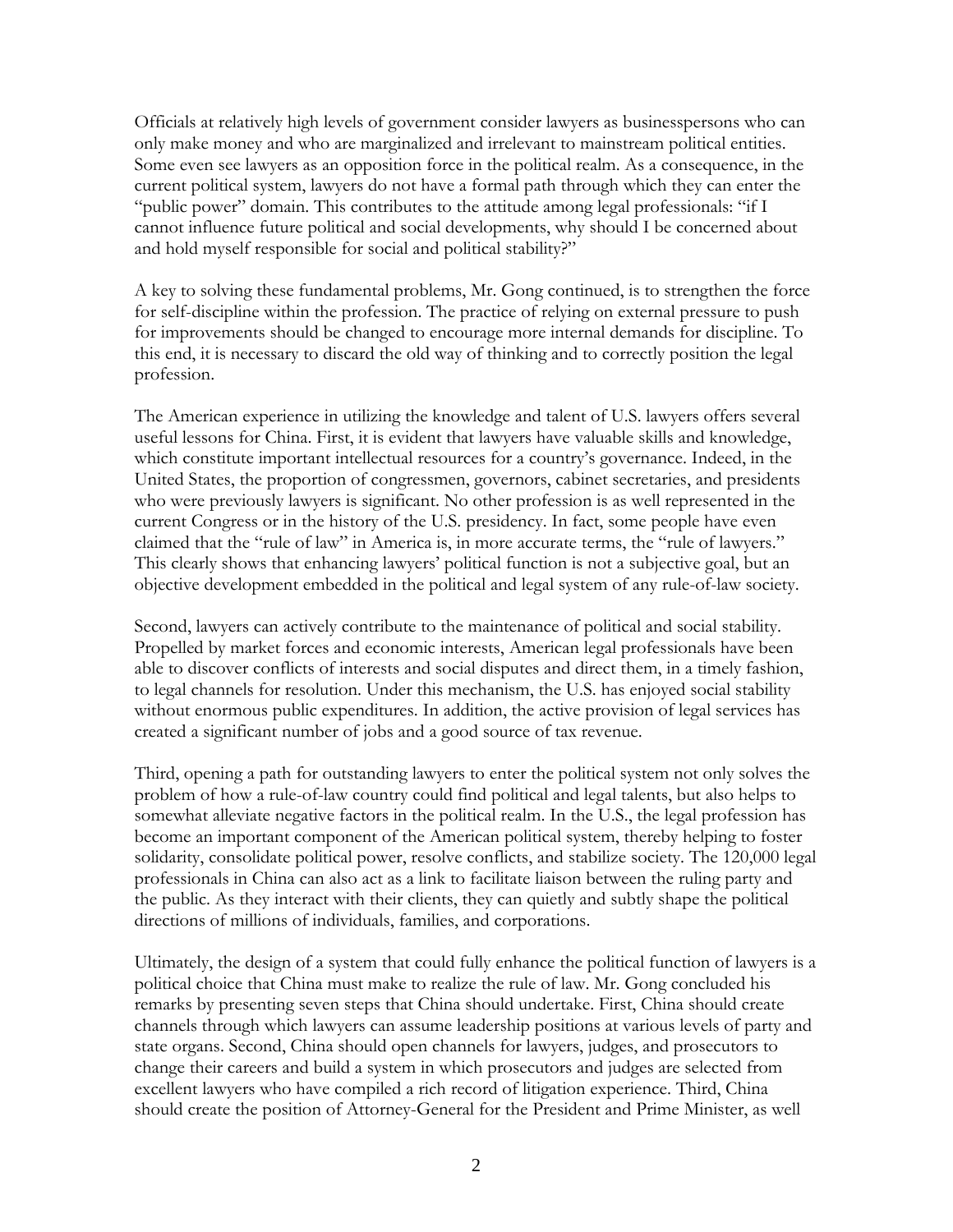as the positions of Attorneys-General for heads of provinces, ministries, cities, and counties. These legal consultants should participate and be consulted in all major policymaking and state activities. Fourth, China should increase the number of lawyers who serve as delegates to the People's Congresses and the Political Consultative Conferences at the state and provincial levels. Fifth, China should amend and improve the Lawyers' Law, the Criminal Law, as well as three major litigation laws (the Criminal Procedure Law, the Civil Procedure Law, and the Administrative Litigation Law) to fully protect the basic rights of lawyers. Sixth, China should strongly encourage Chinese lawyers to provide legal aid for socially disadvantaged groups to help establish a positive image for the legal profession. And seventh, China should improve related systems for managing the legal profession in order to enhance professional conduct and ethics among lawyers.

**Dr. Veron Hung** briefly commented on Mr. Gong's remarks. She observed that her own research in Shanghai indicates that lawyers have played an important role in helping Shanghai's government develop a better political and legal system. In particular, legal experts staff the Legal Affairs Commission of the Shanghai legislature and review bills drafted by government departments. Since 2000, Shanghai's legislature and government have also identified the Shanghai Lawyers Association as a work unit that they must consult when any local regulations and rules are made. As a result, Shanghai's legislation is of better quality in comparison to those of the rest of China.

Dr. Hung also posed three questions to Mr. Gong. First, even if China establishes a system in which prosecutors and judges are selected from experienced and outstanding lawyers, will such attorneys be interested in assuming those positions, given the lower salary and the potential loss of freedom? Second, how can China ensure that revisions to the Lawyers' Law, the Criminal Law, and the three major litigation laws will be faithfully implemented to really protect the basic rights of lawyers? Would it be better for the party to let lawyers associations handle professional misconduct matters? And third, do Chinese leaders have the political will to fully enhance the political function of lawyers?

**Mr. Gong** briefly responded to Dr. Hung's questions. With regard to whether outstanding attorneys would be interested in becoming judges and prosecutors, Mr. Gong noted that, based on his understanding, there are two general categories of lawyers in China. The first consists of those who are primarily interested in earning money, and the second are those who are satisfied with their financial conditions and wish to enter the public sector. He agreed with Dr. Hung's observation – that the recent efforts by the Supreme People's Court to encourage lawyers to join the bench have not witnessed much success and that this is largely due to skepticism about the independence of judges. In this regard, Mr. Gong said that changes to the adjudication system of the People's Courts that will enable judges to independently adjudicate is a prerequisite to successfully recruiting attorneys to join the bench.

In response to the question of whether changes to China's laws will be faithfully implemented, Mr. Gong noted that this largely depends on the lawmakers' appreciation of the importance of protecting the rights of Chinese citizens. Much of the current inadequacies in the protection of lawyers' rights is related to the overall deficiencies in the protection of citizens' rights. If lawmakers realize the link between the two and pay attention to the rights of ordinary individuals in China, then it is likely that the laws will be faithfully implemented to ensure that the basic rights of lawyers are duly observed. With regard to whether it would be more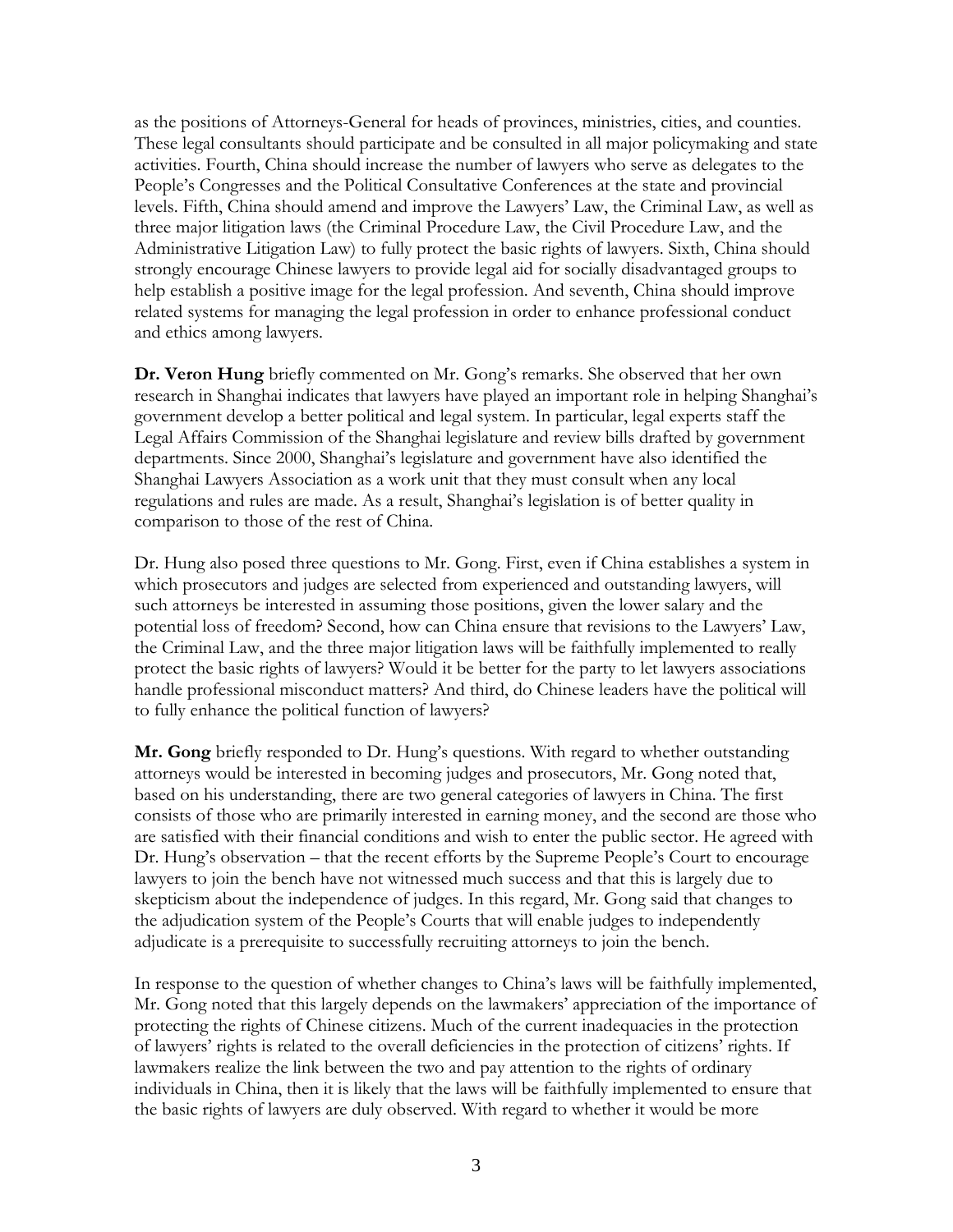suitable for bar associations to handle professional misconduct matters, Mr. Gong merely noted that the current Lawyers Law does not provide judicial administration authorities with much legal basis to handle such matters. He recommended that the Lawyers Law be revised so that provisions concerning the protection of lawyers' rights are more numerous and concrete. In addition, provisions on professional conduct also ought to be more specific to provide judicial administration officials with a clear legal basis to handle such matters.

Finally, in response to Dr. Hung's last question, Mr. Gong said that it is important to view the Chinese reform process as a dynamic one. If we were to go back twenty years in time, we would not necessarily have believed what China has achieved today. Similarly, twenty years in the future, we may, by that time, achieve something that today appears to be beyond reasonable expectations. As China's economy continues to develop and as rights consciousness continues to grow, improvements are not impossible. Mr. Gong noted that when he began his work in designing and helping to establish a legal aid system in China nearly seven years ago, many individuals were skeptical and said that China was not ready for such reforms. However, contrary to these views, he and his colleagues have been able to establish such a system.

To have a clearer and more accurate appraisal of reform in China, it is necessary to utilize two perspectives. The first one – a "rough" or general perspective – concerns the overall direction that the Chinese leaders are adopting. The second one – or the "finer" perspective – focuses on details and concrete steps that can be taken to further reforms. In the future, as China continues to reform, it will need to learn from other countries' experiences and also need international cooperation and assistance. As long as a cooperative attitude is embraced to continually push China on the path of reform, it will be possible to find means to solve these various problems.

Following these responses, Dr. Hung opened the floor for question-and-answer.

**Prof. Jerome Cohen** of New York University School of Law echoed Mr. Gong's remarks by noting that the vast majority of China's leaders are trained in engineering and other technical fields and that the leadership lacks exposure to law and legal concepts. At the same time, as ideas concerning fairness and the rule of law are spreading in the Chinese Communist Party (CCP), there have been institutional changes and improvements. What can individuals in China, like Mr. Gong, do to hasten this process of change? How can China's leaders be exposed to and better appreciate law and legal ideas so that there is a stronger top-down trend in legal reform, in addition to the current bottom-up movement? Finally, Prof. Cohen asked whether Mr. Gong could elaborate on his observation concerning the deterioration of the legal practice environment.

**Mr. Gong** said that Prof. Cohen's questions are very important. In the earlier stages of reform, Chinese leaders emphasized science and technology as the top priorities in China's development. Gradually, Chinese leaders began to recognize the importance of a regularized market mechanism, and the top leadership is increasingly more receptive to ideas of a market economy. China is now poised to enter a third stage of development, one that is focused on the deficiencies of the country's political and legal system. In Mr. Gong's opinion, it is in this regard that China ought to undertake political and legal reform and will need more legal professionals to enter the public sector. Legal knowledge and practical experience will both be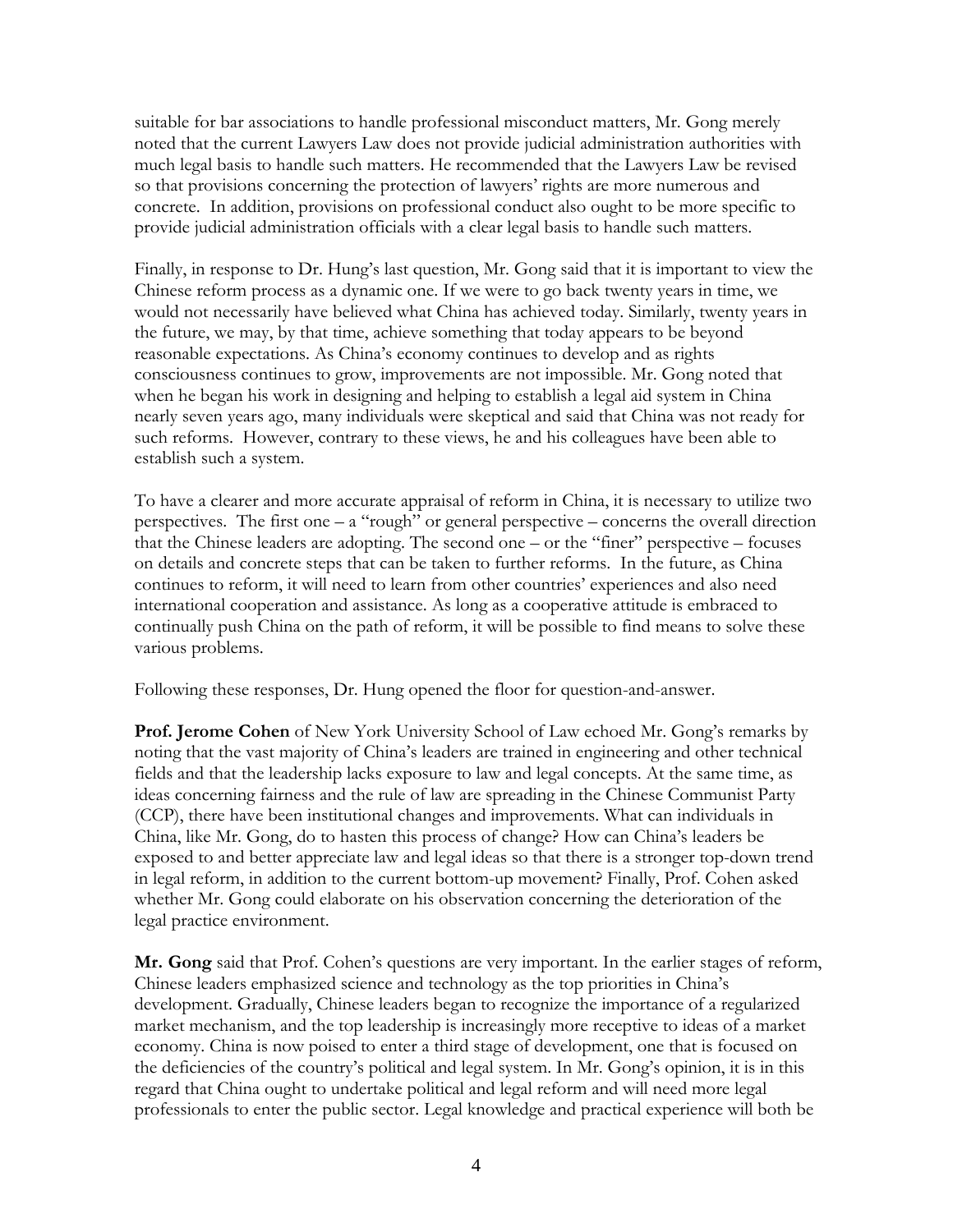extremely valuable to China, and these cannot simply be learned from books. The country will need seasoned legal professionals, as it continues on the path of reform and development. Mr. Gong also stated that he agreed with Prof. Cohen's assessment that the pace of reform in China can be faster. At the same time, to ensure that reform is sound and successful, a slower pace may be more favorable than having no reform at all or even backward movement. In addition, reformers can continually make improvements, by noting the broad direction that China is taking and bringing about concrete, step-by-step changes.

**Prof. Randy Edwards** of Columbia Law School stated that it is important to take into account and emphasize China's achievements in legal reform since 1979. In light of the fact that it has taken the United States over 200 years to thoroughly integrate its legal profession into its economy and politics, China's progress, Prof. Edwards said, is remarkable. Development in this area, he further noted, is intricately linked to legal culture. China has its own unique legal culture, one that is not particularly favorable to lawyers. In addition, in China, it is the government that is seen as the initiator of fundamental change, whereas in the U.S., the private sector and civil society is equally, if not more, important. Prof. Edwards further observed that fundamental change usually happens when the ruling party changes, which brings forth an opportunity to initiate critical reform. However, it appears that the CCP is not ready to "take a vacation" and that, as a consequence, Chinese lawyers do not see an opportunity to usher significant changes. Prof. Edwards asked Mr. Gong whether he could comment on these observations.

**Mr. Gong** said that he agreed with Prof. Edwards' remarks concerning differences in the legal cultures of China and the United States. He noted that America emphasizes private interests and rights, whereas China focuses more on the exercise of public authority. However, he believes that Chinese leaders are increasingly concerned about social stability and their governance. If they realize that enhancing the political function of lawyers will help them achieve their goals, they will support measures in that regard. Mr. Gong then stated that Prof. Edwards' question of whether the CCP is ready to "take a vacation" is a sensitive issue, but one that he is willing to discuss. He said that it is important to base any exploration of political and legal reform in China on reality. And the most important fact is that China should not descend into disorder, as chaos will adversely affect not only China, but also the United States and the rest of the international community. In this regard, stability is and ought to be the goal of the Chinese leadership, and discussions concerning political and legal reform should take place under the leadership of the CCP. This is not to say, however, that the CCP will or necessarily should rule the country for the next 100, 1000, or 10,000 years. The process of reform will be gradual and occur naturally, and changes – such as enhancing the political function of lawyers – should be considered in the broader context of society's overall development and of the country's overall interests. China is currently facing many challenges, but every challenge is also an opportunity. Mr. Gong said that he remains optimistic and that the country will be able to tackle these challenges and continue on the right direction.

**Mr. Liu Kin-Ming** of Apple Daily noted that Beijing recently arrested Mr. Ching Cheong, a reporter for Singapore's Straits Times, for investigation "on suspicion of being involved in spying matters." In this kind of sensitive case, is it possible for lawyers to play an effective and meaningful role?